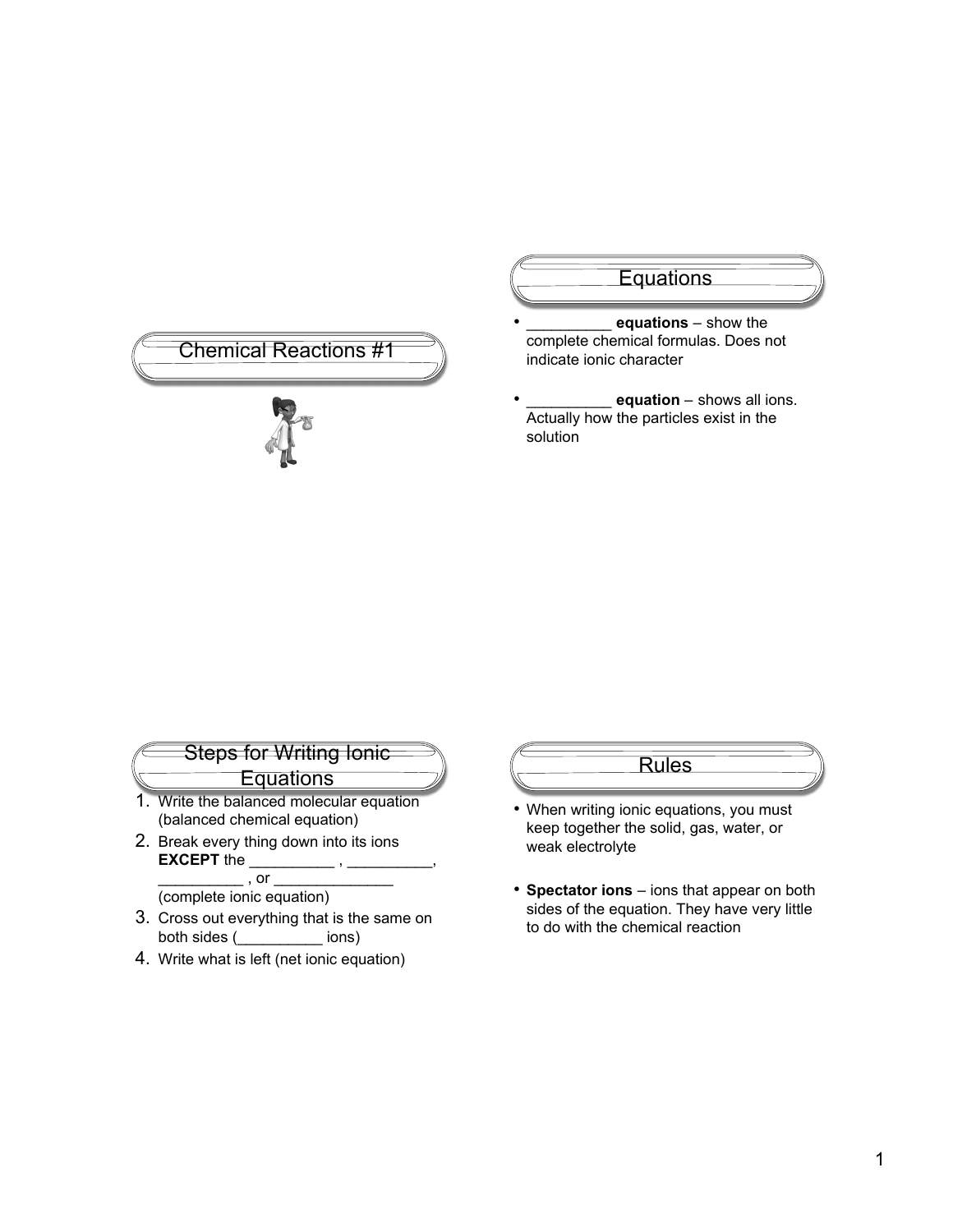#### A few more things that you must know…

- When writing ionic reactions…you must be able to identify the solid, gas or weak electrolyte
- In order to know what is solid...you MUST memorize the solubility rules
- You must also be able to identify strong electrolytes…
- They are all strong acids & bases
	- Strong acids…HCl, HBr, HI, HClO<sub>3</sub>, HClO<sub>4</sub>, HNO<sub>3</sub>,<br>HIO<sub>4</sub>, H<sub>2</sub>SO<sub>4</sub><br>■ Strong bases…all group 1A & 2A hydroxides
	-

#### Solubility Rules

#### **SOLUBILITY RULES**

Always soluble: alkali metal ions (Li<sup>+</sup>, Na<sup>+</sup>, K<sup>+</sup>, Rb<sup>+</sup>, Cs<sup>+</sup>), NH<sub>4</sub><sup>+</sup>,<br>NO<sub>3</sub><sup>-</sup>, ClO<sub>3</sub><sup>-</sup>, ClO<sub>4</sub><sup>-</sup>, C<sub>2</sub>H<sub>3</sub>O<sub>2</sub><sup>-</sup> Contently soluble:<br>
Contently soluble:  $(\text{memomics})$ <br>
CT, Br, T Soluble except Ag<sup>+</sup>, Pb<sup>2+</sup>, Hg<sub>2</sub><sup>2+</sup> (AP/H)<br>
F Soluble except Ca<sup>2+</sup>, St<sup>2+</sup>, Pa<sup>2+</sup>, Pb<sup>2+</sup> (CBS-PM)<br>
SO<sub>4</sub><sup>2</sup> Soluble except Ca<sup>2+</sup>, St<sup>2</sup><sup>+</sup>, Ba<sup>2+</sup>, Pb<sup>2+</sup> Generally insoluble:<br>  $Q^2$ , OH Insoluble exceptand alkali metals, and NH<sub>4</sub><br>  $Q^2$ , OH Insoluble except and alkali metals, and NH<sub>4</sub><br>  $CO_3$ <sup>2</sup>,  $PO_4$ <sup>2</sup>,  $SO_3$ <sup>2</sup>,  $CO_2$ <sup>2</sup>,  $CO_4$ <sup>2</sup>,  $CO_4$ <sup>2</sup>,  $CO_4$ <sup>2</sup>,  $CO_4$ <sup>2</sup>, Insolu

#### Classification of Reactions

- There are 5 major classifications of reactions:
	- \_\_\_\_\_\_\_\_\_\_(Combination)
	- $\blacksquare$
	- $\blacksquare$
	- $\blacksquare$
	- \_\_\_\_\_\_\_\_\_\_\_\_\_\_\_\_\_\_\_\_\_\_\_(Metathesis)

### Synthesis # 1

- 1. Metal oxide + nonmetal oxide  $\rightarrow$  salt (Not Redox)
- Sulfur dioxide gas is passed over solid calcium oxide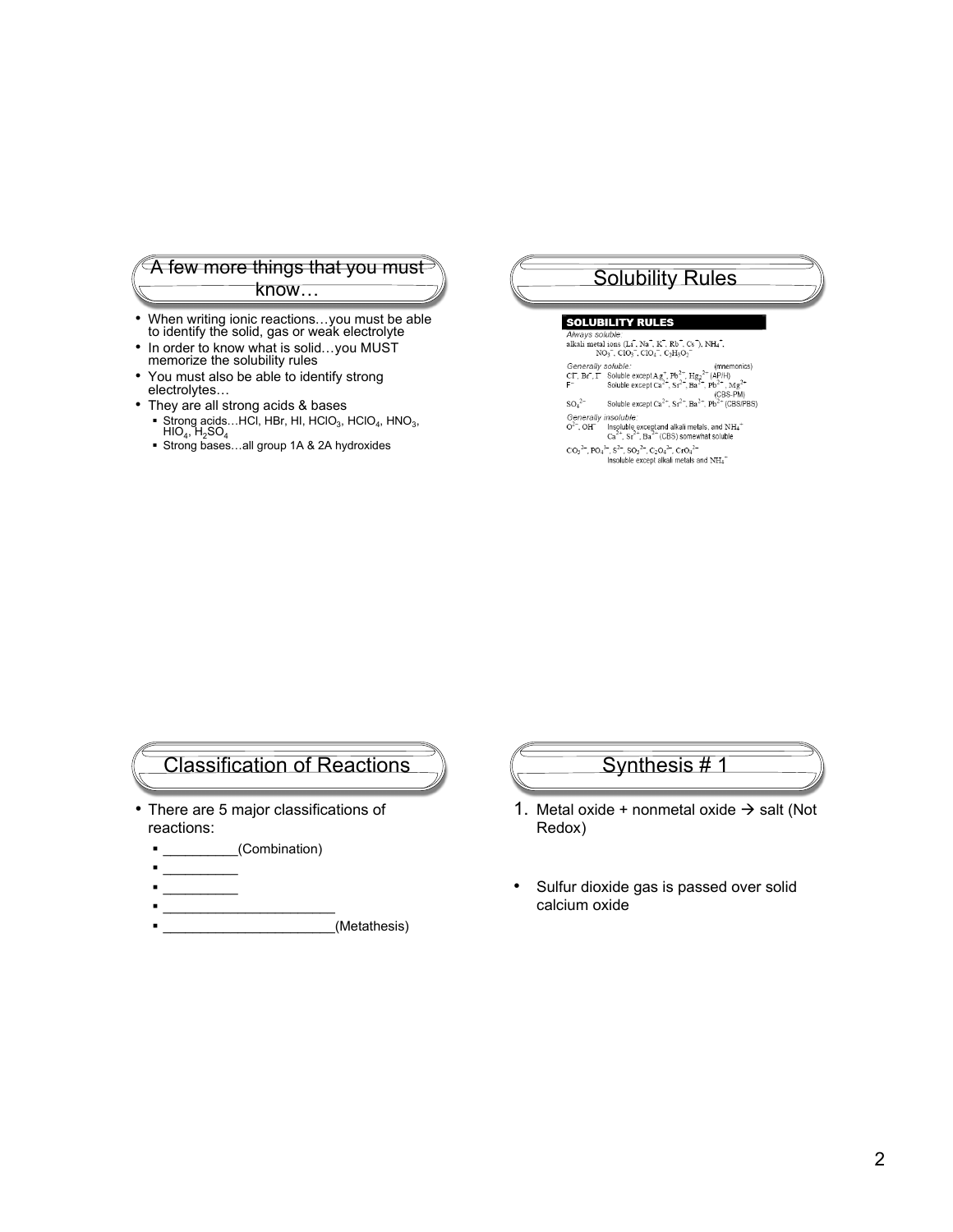

- 2. Metal oxide + water  $\rightarrow$  base (Not Redox)
- Solid sodium oxide is added to water

Synthesis #3

3. Non metal oxide + water  $\rightarrow$  acid

• Sulfur dioxide gas is placed in water

# Synthesis # 4

- 4. Metal + nonmetal  $\rightarrow$  salt (Redox... NO IONS)
- A salt is just an ionic compound ( a positive charge & a negative charge)
- Magnesium metal is combusted in nitrogen gas



- 5. Metal chloride +  $O_2 \rightarrow$  Metal chlorate
- Magnesium chloride reacts with oxygen gas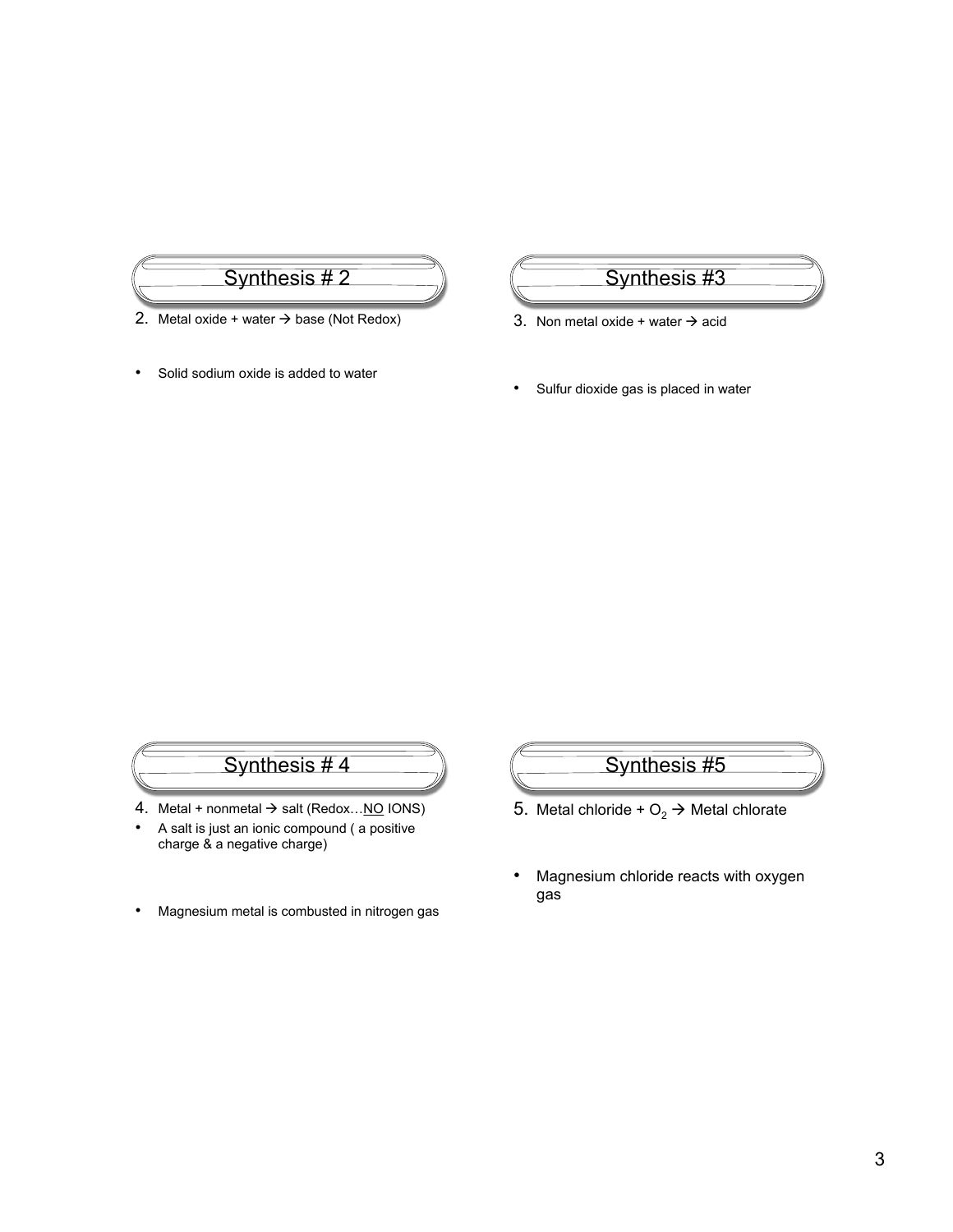#### More Decomposition

- $(NH_4)_2CO_3 \rightarrow 2NH_3 + H_2O + CO_2$
- $2H_2O_2 \rightarrow 2H_2O + O_2$
- If you get any of these products…they decompose…
	- $\cdot$  NH<sub>4</sub>OH  $\rightarrow$  NH<sub>3</sub> + H<sub>2</sub>O
	- $\cdot$  H<sub>2</sub>CO<sub>3</sub>  $\rightarrow$  CO<sub>2</sub> + H<sub>2</sub>O
	- H<sub>2</sub>SO<sub>3</sub> → SO<sub>2</sub> + H<sub>2</sub>O
	- $\blacksquare$  HNO<sub>2</sub>  $\rightarrow$  NO + NO<sub>2</sub> + H<sub>2</sub>O

#### Single Replacement

- Element + Compound  $\rightarrow$  Element + **Compound**
- $\bullet$  A + BX  $\rightarrow$  AX + B
- Can have metal & metal replacement, halogen & halogen replacement, or metal & hydrogen replacement





• Magnesium turnings are added to a solution of ferric chloride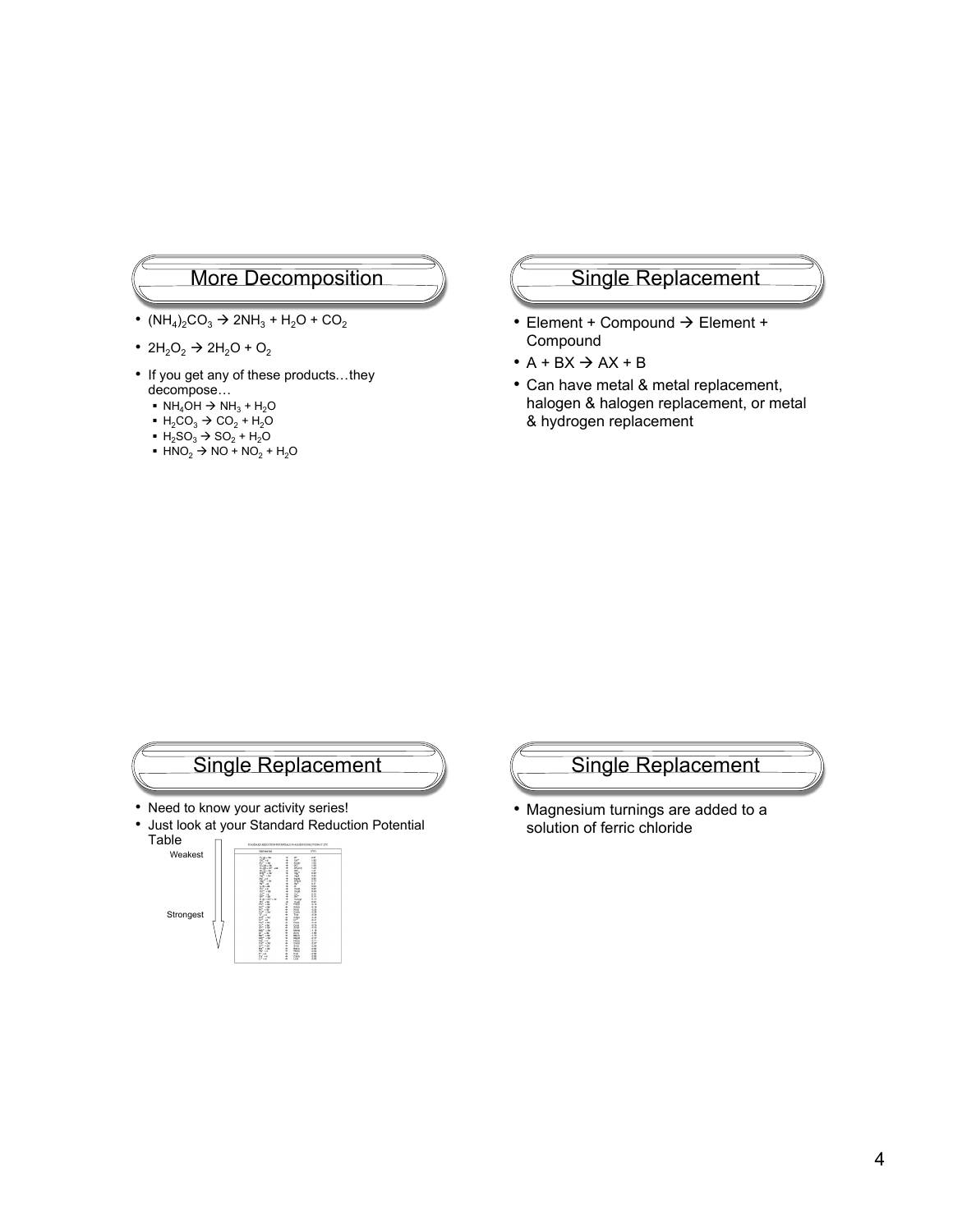#### Single Replacement

- Sodium is added to water
- Whenever water is added to an element visualize it as HOH (make sure you re write it as  $H_2O$ )

#### Single Replacement

• Chlorine gas is bubbled into a solution of potassium fluoride

# Double Replacement

- **Double Replacement** a reaction involving the exchange of ions between 2 compounds
- Of the form:  $AX + BY \rightarrow BX + AY$

# Double Replacement

- In order for a double replacement reaction to take place, one of 3 things must be formed:
- Precipitate (solid)
- Gas
- Weak electrolyte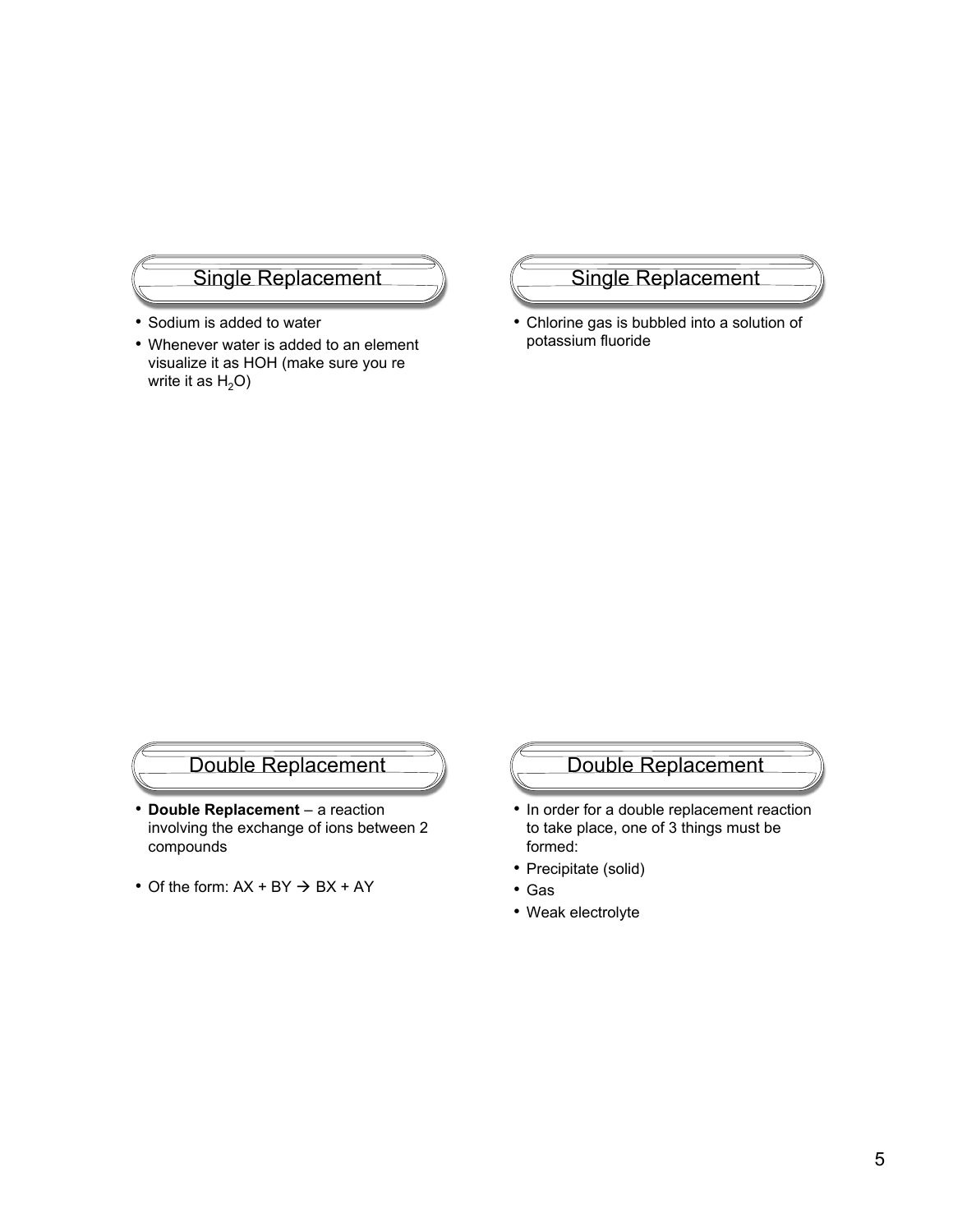# Solubility Rules!!!<br>
Solubility Rules!!!<br>
Christiate (Draginitate) **SOLUBILITY RULES** uble Always soluble:<br>alkali metal ions (Li<sup>+</sup>, Na<sup>+</sup>, K<sup>+</sup>, Rb<sup>+</sup>, Cs<sup>+</sup>), NH<sub>4</sub><sup>+</sup>,<br>NO<sub>3</sub><sup>-</sup>, ClO<sub>3</sub><sup>-</sup>, ClO<sub>4</sub><sup>-</sup>, C<sub>2</sub>H<sub>3</sub>O<sub>2</sub><sup>-</sup> NO<sub>3</sub>, ClO<sub>3</sub>, ClO<sub>4</sub>, C<sub>2</sub>H<sub>3</sub>O<sub>2</sub><br>
(mnemonics)<br>
CF, Br, T Soluble except Ag<sup>\*</sup>, Pb<sup>2</sup><sup>+</sup>, Hg<sub>2</sub><sup>2</sup><sup>2</sup> (AP/H)<br>
F<sup>2</sup><br>
Soluble except Ca<sup>2\*</sup>, Sr<sup>2\*</sup>, Ba<sup>2\*</sup>, Pb<sup>2\*</sup>, (CBS-PM)<br>
SO<sub>4</sub><sup>2</sup> Soluble except Ca<sup>2\*</sup>, Sr<sup>2</sup><sup>+</sup>, Ba<sup>2</sup> Generally insoluble:<br>  $O^2$ , OH lnsoluble exceptand alkali metals, and NH<sub>4</sub><sup>+</sup><br>  $Ca^{2+}$ , Sr<sup>2+</sup>, Ba<sup>2+</sup> (CBS) somewhat soluble

- 
- $CO_3{}^{2-}$ ,  $PO_4{}^{3-}$ ,  $S_2{}^{2-}$ ,  $SO_3{}^{2-}$ ,  $C_2O_4{}^{2-}$ ,  $CrO_4{}^{2-}$ <br>Insoluble except alkali metals and NH<sub>4</sub><sup>+</sup>

# (Precipitate)

- 1. Precipitate (must know solubility rules)…the precipitate will stay together
- A saturated solution of barium hydroxide is mixed with a solution of iron (III) sulfate

#### Double Replacement # 2 (Formation of a gas)

- 2. Formation of a gas (acid + sulfide, sulfite, carbonate, or bicarbonate...or ammonium salt + a strong base  $\rightarrow$  $NH<sub>3</sub>(g), H<sub>2</sub>O, and a salt)$
- Hydrobromic acid is added to a solution of potassium bicarbonate

# Double Replacement # 3

- 3. Metal hydride + water  $\rightarrow$  H<sub>2</sub> + strong base (IONS)
- Sodium hydride is placed into water